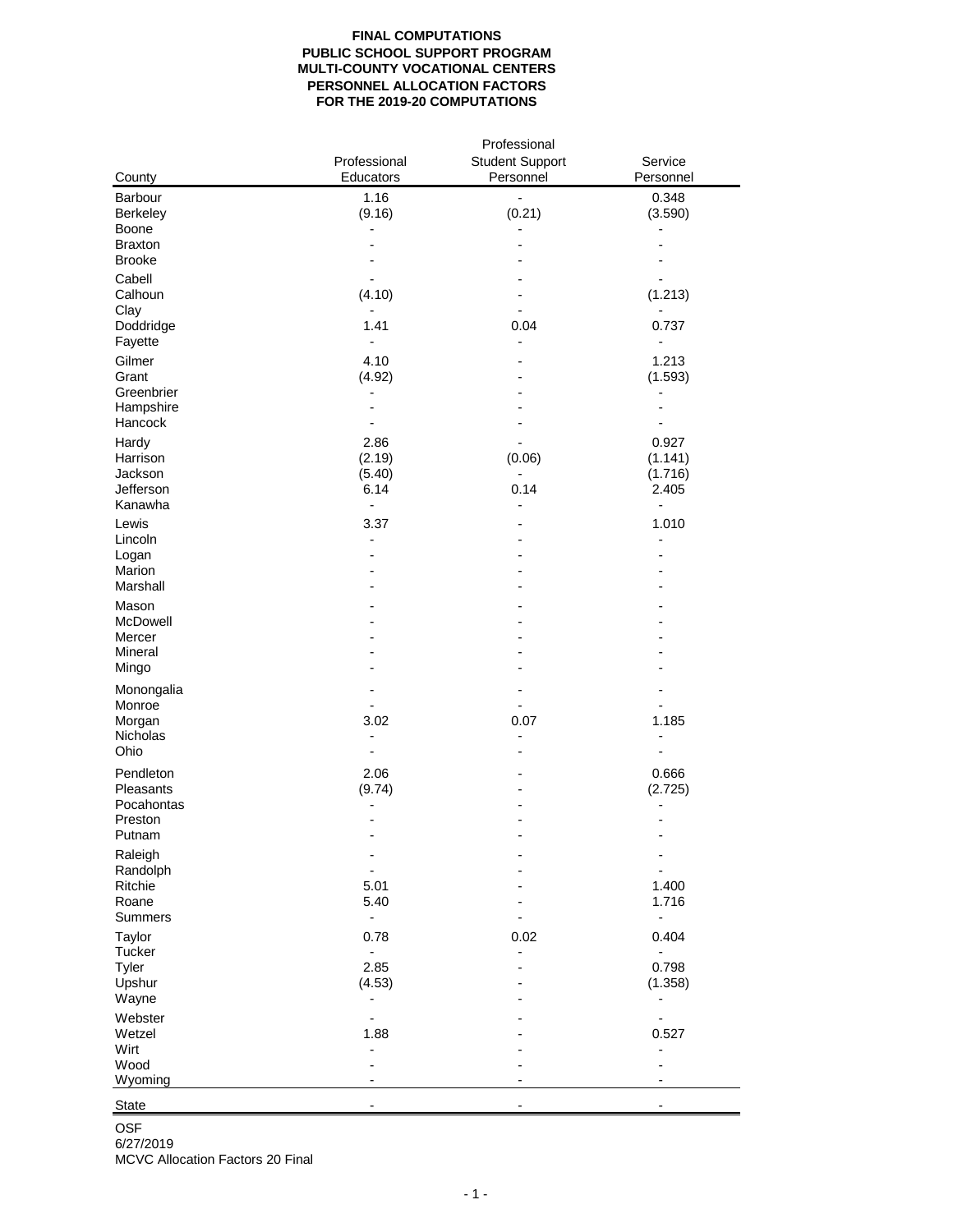# **FINAL COMPUTATIONS PUBLIC SCHOOL SUPPORT PROGRAM PRORATION OF PROFESSIONAL EDUCATORS EMPLOYED AT MULTI-COUNTY VOCATIONAL CENTERS FOR THE 2019-20 COMPUTATIONS**

|                                  |                |                  | <b>FTE</b>               |              |                          |
|----------------------------------|----------------|------------------|--------------------------|--------------|--------------------------|
|                                  | <b>FTE</b>     | Enrollment       | No. P/E                  | Prorated     | Adjustment               |
|                                  | Enrollment     | Percent          | Employed                 | Number       | Factor                   |
| James Rumsey (301):              |                |                  |                          |              |                          |
| <b>Berkeley</b>                  | 143.50         | 59.30%           | 22.50                    | 13.34        | (9.16)                   |
| Jefferson                        | 66.00          | 27.27%           |                          | 6.14         | 6.14                     |
| Morgan                           | 32.50          | 13.43%           |                          | 3.02         | 3.02                     |
| Total                            | 242.00         | 100.00%          | 22.50                    | 22.50        | $\overline{\phantom{a}}$ |
|                                  |                |                  |                          |              |                          |
| Calhoun-Gilmer (302):<br>Calhoun | 78.50          | 65.83%           | 12.00                    | 7.90         | (4.10)                   |
| Gilmer                           | 40.75          | 34.17%           | $\overline{\phantom{a}}$ | 4.10         | 4.10                     |
|                                  | 119.25         |                  | 12.00                    |              |                          |
| Total                            |                | 100.00%          |                          | 12.00        |                          |
| South Branch (303):              |                |                  |                          |              |                          |
| Grant                            | 69.19          | 53.14%           | 10.50                    | 5.58         | (4.92)                   |
| Hardy                            | 35.50          | 27.27%           |                          | 2.86         | 2.86                     |
| Pendleton                        | 25.50          | 19.59%           |                          | 2.06         | 2.06                     |
| Total                            | 130.19         | 100.00%          | 10.50                    | 10.50        | $\overline{\phantom{a}}$ |
|                                  |                |                  |                          |              |                          |
| United (304):                    |                |                  |                          |              |                          |
| Doddridge                        | 15.50          | 8.57%            |                          | 1.41         | 1.41                     |
| Harrison                         | 156.76         | 86.73%           | 16.50                    | 14.31        | (2.19)                   |
| Taylor                           | 8.50           | 4.70%            |                          | 0.78         | 0.78                     |
| Total                            | 180.76         | 100.00%          | 16.50                    | 16.50        | $\overline{\phantom{a}}$ |
| Roane-Jackson (305):             |                |                  |                          |              |                          |
| Jackson                          | 121.25         | 69.99%           | 18.00                    | 12.60        | (5.40)                   |
| Roane                            | 52.00          | 30.01%           |                          | 5.40         | 5.40                     |
|                                  |                | 100.00%          |                          |              |                          |
| Total                            | 173.25         |                  | 18.00                    | 18.00        |                          |
| Mid Ohio Valley (306):           |                |                  |                          |              |                          |
| Pleasants                        | 39.50          | 30.39%           | 14.00                    | 4.26         | (9.74)                   |
| Ritchie                          | 46.50          | 35.77%           |                          | 5.01         | 5.01                     |
| <b>Tyler</b>                     | 26.50          | 20.38%           |                          | 2.85         | 2.85                     |
| Wetzel                           | 17.50          | 13.46%           |                          | 1.88         | 1.88                     |
| Total                            | 130.00         | 100.00%          | 14.00                    | 14.00        | $\overline{\phantom{a}}$ |
|                                  |                |                  |                          |              |                          |
| Fred W. Eberle (307):            |                |                  |                          |              |                          |
| <b>Barbour</b><br>Lewis          | 14.50<br>42.00 | 10.56%<br>30.60% |                          | 1.16<br>3.37 | 1.16<br>3.37             |
| Upshur                           | 80.75          | 58.84%           | 11.00                    | 6.47         | (4.53)                   |
|                                  |                |                  |                          |              |                          |
| Total                            | 137.25         | 100.00%          | 11.00                    | 11.00        |                          |
|                                  |                |                  |                          |              |                          |
| Total - All MCVCs                | 1,112.70       | 100.00%          | 104.50                   | 104.50       |                          |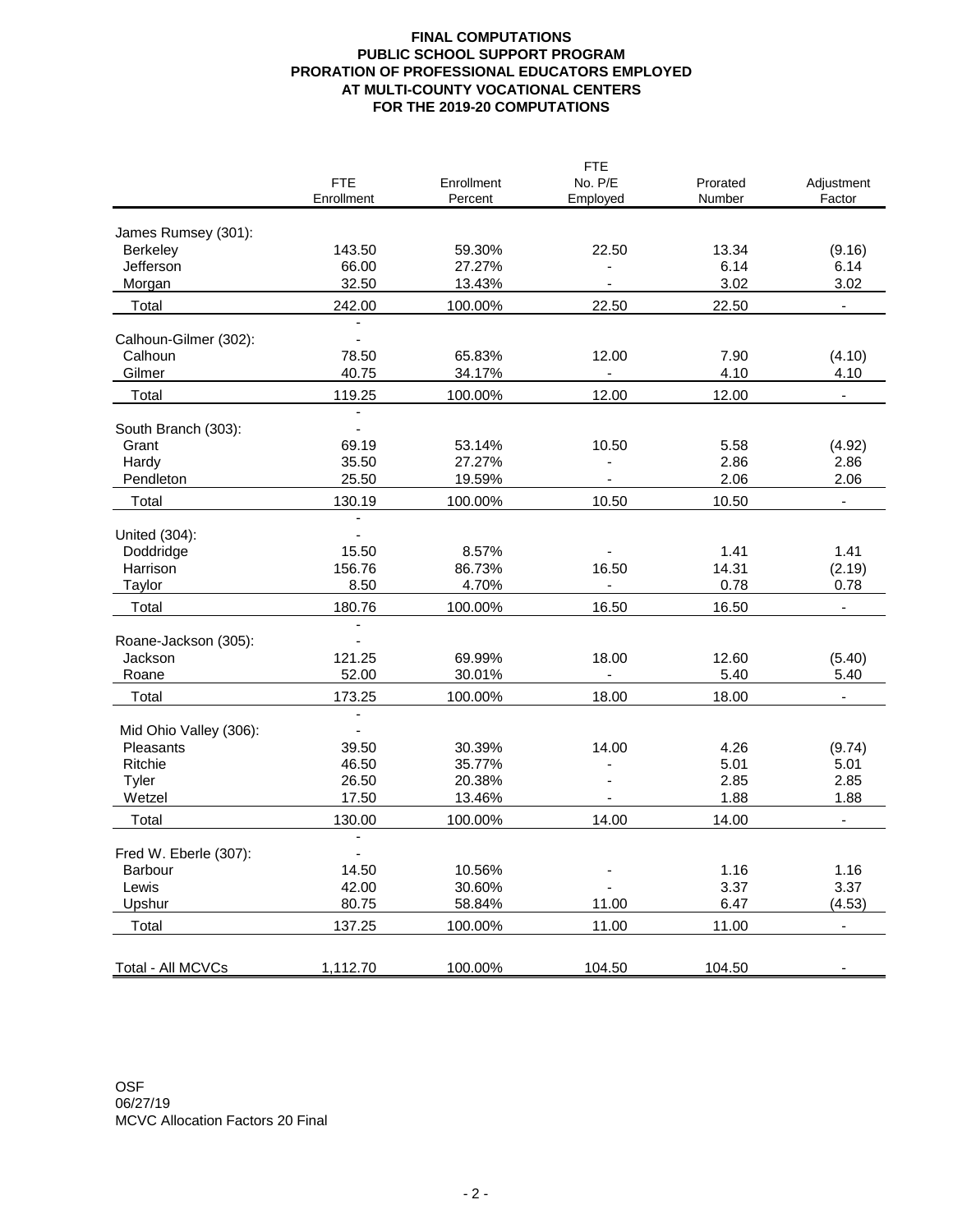# **FINAL COMPUTATIONS PUBLIC SCHOOL SUPPORT PROGRAM PRORATION OF SERVICE PERSONNEL EMPLOYED AT MULTI-COUNTY VOCATIONAL CENTERS FOR THE 2019-20 COMPUTATIONS**

|                              |                |                  | <b>FTE</b>                        |                |                              |
|------------------------------|----------------|------------------|-----------------------------------|----------------|------------------------------|
|                              | <b>FTE</b>     | Enrollment       | No. SP                            | Prorated       | Adjustment                   |
|                              | Enrollment     | Percent          | Employed                          | Number         | Factor                       |
|                              |                |                  |                                   |                |                              |
| James Rumsey (301):          | 143.50         | 59.30%           | 8.820                             | 5.230          |                              |
| <b>Berkeley</b><br>Jefferson | 66.00          | 27.27%           |                                   | 2.405          | (3.590)<br>2.405             |
|                              | 32.50          |                  |                                   | 1.185          | 1.185                        |
| Morgan                       |                | 13.43%           |                                   |                |                              |
| Total                        | 242.00         | 100.00%          | 8.820                             | 8.820          | $\blacksquare$               |
| Calhoun-Gilmer (302):        |                |                  |                                   |                |                              |
| Calhoun                      | 78.50          | 65.83%           | 3.550                             | 2.337          | (1.213)                      |
| Gilmer                       | 40.75          | 34.17%           |                                   | 1.213          | 1.213                        |
| Total                        | 119.25         | 100.00%          | 3.550                             | 3.550          |                              |
|                              |                |                  |                                   |                |                              |
| South Branch (303):          |                |                  |                                   |                |                              |
| Grant                        | 69.19          | 53.14%           | 3.400                             | 1.807          | (1.593)                      |
| Hardy                        | 35.50          | 27.27%           |                                   | 0.927          | 0.927                        |
| Pendleton                    | 25.50          | 19.59%           |                                   | 0.666          | 0.666                        |
| Total                        | 130.19         | 100.00%          | 3.400                             | 3.400          | $\overline{\phantom{a}}$     |
|                              |                |                  |                                   |                |                              |
| United (304):                |                |                  |                                   |                |                              |
| Doddridge                    | 15.50          | 8.57%            |                                   | 0.737          | 0.737                        |
| Harrison                     | 156.76<br>8.50 | 86.73%<br>4.70%  | 8.600<br>$\overline{\phantom{a}}$ | 7.459<br>0.404 | (1.141)<br>0.404             |
| Taylor                       |                |                  |                                   |                |                              |
| Total                        | 180.76         | 100.00%          | 8.600                             | 8.600          | $\overline{\phantom{a}}$     |
| Roane-Jackson (305):         |                |                  |                                   |                |                              |
| Jackson                      | 121.25         | 69.99%           | 5.717                             | 4.001          | (1.716)                      |
| Roane                        | 52.00          | 30.01%           | $\overline{\phantom{a}}$          | 1.716          | 1.716                        |
| Total                        | 173.25         | 100.00%          | 5.717                             | 5.717          | $\overline{\phantom{a}}$     |
|                              |                |                  |                                   |                |                              |
| Mid Ohio Valley (306):       |                |                  |                                   |                |                              |
| Pleasants                    | 39.50          | 30.39%           | 3.915                             | 1.190          | (2.725)                      |
| Ritchie                      | 46.50          | 35.77%           |                                   | 1.400          | 1.400                        |
| <b>Tyler</b>                 | 26.50          | 20.38%           |                                   | 0.798          | 0.798                        |
| Wetzel                       | 17.50          | 13.46%           |                                   | 0.527          | 0.527                        |
| Total                        | 130.00         | 100.00%          | 3.915                             | 3.915          | $\blacksquare$               |
|                              |                |                  |                                   |                |                              |
| Fred W. Eberle (307):        | 14.50          | 10.56%           |                                   | 0.348          | 0.348                        |
| <b>Barbour</b>               | 42.00          |                  |                                   | 1.010          |                              |
| Lewis<br>Upshur              | 80.75          | 30.60%<br>58.84% | 3.300                             | 1.942          | 1.010<br>(1.358)             |
|                              |                | 100.00%          | 3.300                             | 3.300          |                              |
| Total                        | 137.25         |                  |                                   |                | $\qquad \qquad \blacksquare$ |
| Total - All MCVCs            | 1,112.70       | 100.00%          | 37.302                            | 37.302         |                              |
|                              |                |                  |                                   |                |                              |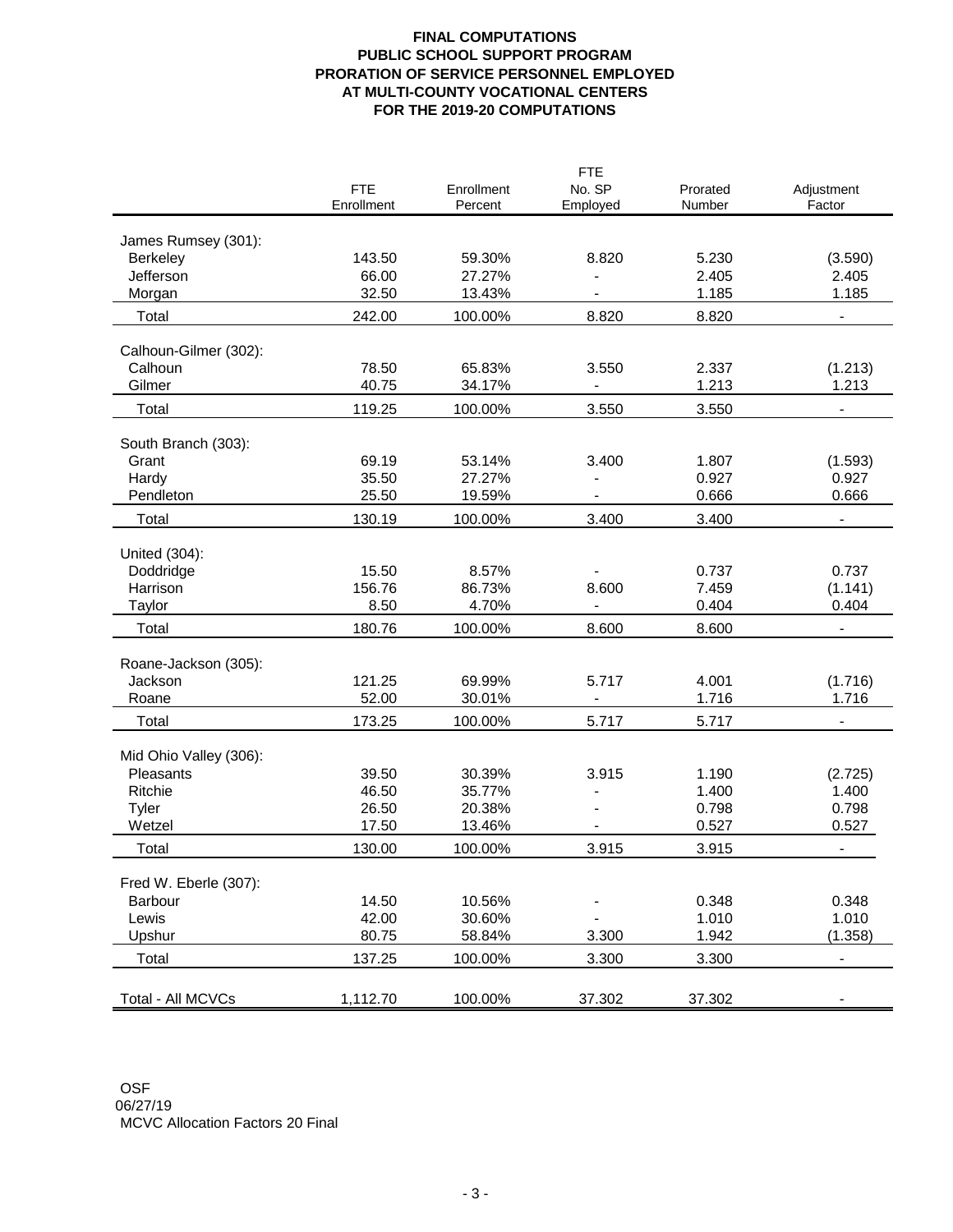#### **FINAL COMPUTATIONS PUBLIC SCHOOL SUPPORT PROGRAM PRORATION OF PROFESSIONAL STUDENT SUPPORT PERSONNEL EMPLOYED AT MULTI-COUNTY VOCATIONAL CENTERS FOR THE 2019-20 COMPUTATIONS**

|                              |            |                  | <b>FTE</b> |          |                          |
|------------------------------|------------|------------------|------------|----------|--------------------------|
|                              | <b>FTE</b> | Enrollment       | No. PI     | Prorated | Adjustment               |
|                              | Enrollment | Percent          | Employed   | Number   | Factor                   |
|                              |            |                  |            |          |                          |
| James Rumsey (301):          | 143.50     | 59.30%           |            | 0.290    |                          |
| <b>Berkeley</b><br>Jefferson | 66.00      | 27.27%           | 0.500      | 0.140    | (0.21)<br>0.14           |
|                              | 32.50      | 13.43%           |            | 0.070    | 0.07                     |
| Morgan                       |            |                  |            |          |                          |
| Total                        | 242.00     | 100.00%          | 0.500      | 0.500    | $\blacksquare$           |
| Calhoun-Gilmer (302):        |            |                  |            |          |                          |
| Calhoun                      | 78.50      | 65.83%           |            |          |                          |
| Gilmer                       | 40.75      | 34.17%           |            |          |                          |
| Total                        | 119.25     | 100.00%          |            |          |                          |
|                              |            |                  |            |          |                          |
| South Branch (303):<br>Grant | 69.19      |                  |            |          |                          |
|                              | 35.50      | 53.14%<br>27.27% |            |          |                          |
| Hardy<br>Pendleton           | 25.50      | 19.59%           |            |          |                          |
|                              |            |                  |            |          |                          |
| Total                        | 130.19     | 100.00%          |            |          |                          |
| United (304):                |            |                  |            |          |                          |
| Doddridge                    | 15.50      | 8.57%            |            | 0.040    | 0.04                     |
| Harrison                     | 156.76     | 86.73%           | 0.500      | 0.440    | (0.06)                   |
| Taylor                       | 8.50       | 4.70%            |            | 0.020    | 0.02                     |
| Total                        | 180.76     | 100.00%          | 0.500      | 0.500    | $\overline{\phantom{a}}$ |
| Roane-Jackson (305):         |            |                  |            |          |                          |
| Jackson                      | 121.25     | 69.99%           |            |          |                          |
| Roane                        | 52.00      | 30.01%           |            |          |                          |
| Total                        | 173.25     | 100.00%          |            |          |                          |
|                              |            |                  |            |          |                          |
| Mid Ohio Valley (306):       |            |                  |            |          |                          |
| Pleasants                    | 39.50      | 30.39%           |            |          |                          |
| <b>Ritchie</b>               | 46.50      | 35.77%           |            |          |                          |
| <b>Tyler</b>                 | 26.50      | 20.38%           |            |          |                          |
| Wetzel                       | 17.50      | 13.46%           |            |          |                          |
| Total                        | 130.00     | 100.00%          |            |          |                          |
| Fred W. Eberle (307):        |            |                  |            |          |                          |
| <b>Barbour</b>               | 14.50      | 10.56%           |            |          |                          |
| Lewis                        | 42.00      | 30.60%           |            |          |                          |
| Upshur                       | 80.75      | 58.84%           |            |          |                          |
| Total                        | 137.25     | 100.00%          | -          |          |                          |
|                              |            |                  |            |          |                          |
| Total - All MCVCs            | 1,112.70   | 100.00%          | 1.000      | 1.000    |                          |

OSF 06/27/19 MCVC Allocation Factors 20 Final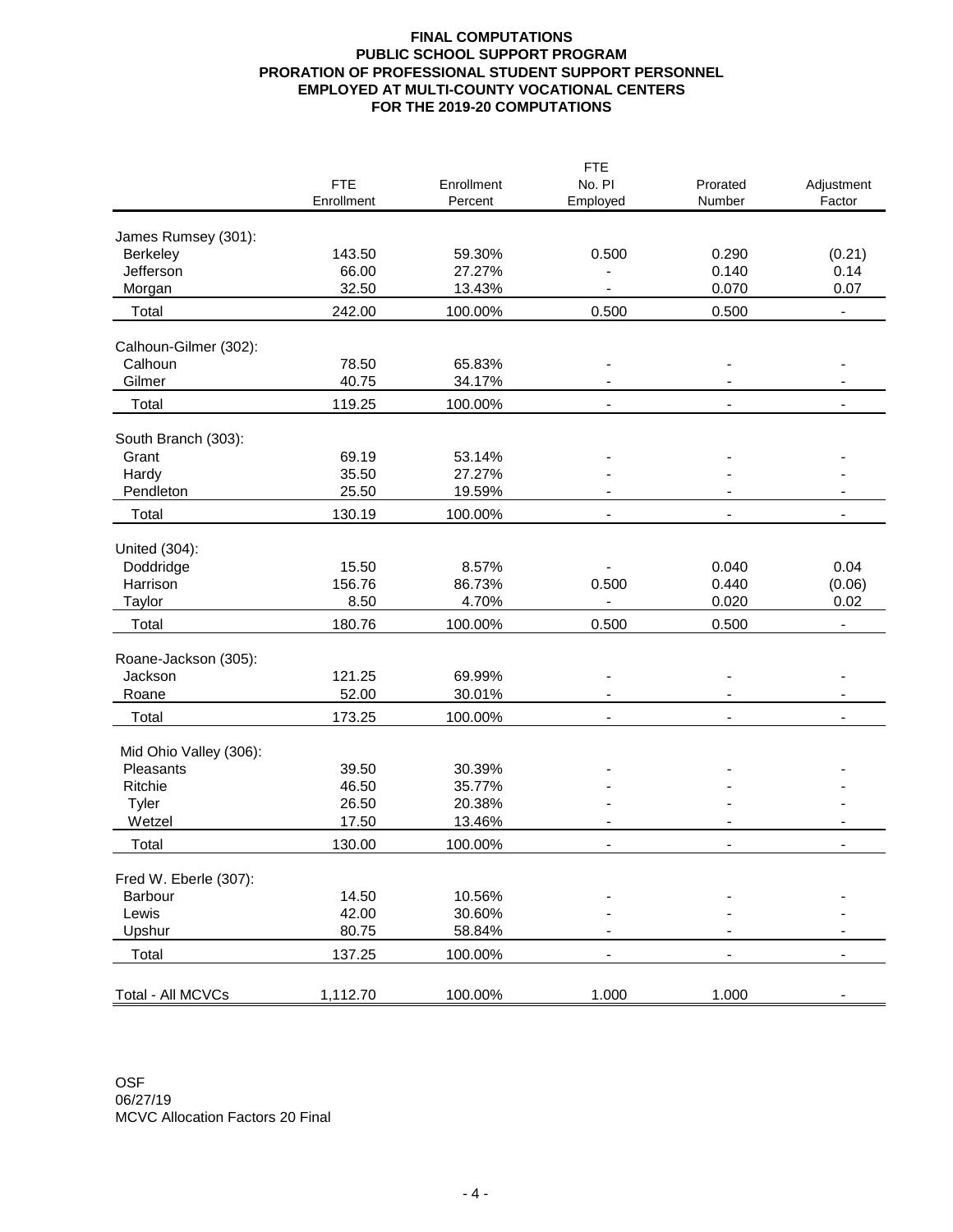# **FINAL COMPUTATIONS PUBLIC SCHOOL SUPPORT PROGRAM MULTI-COUNTY VOCATIONAL CENTERS 2017-18 FTE ENROLLMENT WITH CERTIFIED ADULTS FOR THE 2019-20 COMPUTATIONS**

| <b>FTE</b><br><b>FTE</b><br>Not @<br><b>At</b><br>of Total<br><b>MCVCs</b><br>Enroll<br><b>MCVCs</b><br>Total<br>Enroll<br>Enrollment<br>James Rumsey (301):<br>143.50<br>143.50<br><b>Berkeley</b><br>59.30%<br>66.00<br>66.00<br>Jefferson<br>27.27%<br>32.50<br>32.50<br>13.43%<br>Morgan<br>$\overline{\phantom{a}}$<br>242.00<br>242.00<br>Total<br>100.00%<br>$\blacksquare$<br>Calhoun-Gilmer (302):<br>78.50<br>78.50<br>65.83%<br>Calhoun<br>Gilmer<br>40.75<br>40.75<br>34.17%<br>119.25<br>Total<br>119.25<br>100.00%<br>$\overline{\phantom{a}}$<br>South Branch (303):<br>62.50<br>6.69<br>6.69<br>69.19<br>Grant<br>53.14%<br>35.50<br>35.50<br>27.27%<br>Hardy<br>Pendleton<br>25.50<br>25.50<br>19.59%<br>$\overline{\phantom{a}}$<br>$\overline{\phantom{a}}$<br>$\overline{\phantom{a}}$ |       | Secondary | Adult Enrollment 2017-18 |  |      | Total  | Percent |
|------------------------------------------------------------------------------------------------------------------------------------------------------------------------------------------------------------------------------------------------------------------------------------------------------------------------------------------------------------------------------------------------------------------------------------------------------------------------------------------------------------------------------------------------------------------------------------------------------------------------------------------------------------------------------------------------------------------------------------------------------------------------------------------------------------|-------|-----------|--------------------------|--|------|--------|---------|
|                                                                                                                                                                                                                                                                                                                                                                                                                                                                                                                                                                                                                                                                                                                                                                                                            |       |           |                          |  |      |        |         |
|                                                                                                                                                                                                                                                                                                                                                                                                                                                                                                                                                                                                                                                                                                                                                                                                            |       |           |                          |  |      |        |         |
|                                                                                                                                                                                                                                                                                                                                                                                                                                                                                                                                                                                                                                                                                                                                                                                                            |       |           |                          |  |      |        |         |
|                                                                                                                                                                                                                                                                                                                                                                                                                                                                                                                                                                                                                                                                                                                                                                                                            |       |           |                          |  |      |        |         |
|                                                                                                                                                                                                                                                                                                                                                                                                                                                                                                                                                                                                                                                                                                                                                                                                            |       |           |                          |  |      |        |         |
|                                                                                                                                                                                                                                                                                                                                                                                                                                                                                                                                                                                                                                                                                                                                                                                                            |       |           |                          |  |      |        |         |
|                                                                                                                                                                                                                                                                                                                                                                                                                                                                                                                                                                                                                                                                                                                                                                                                            |       |           |                          |  |      |        |         |
|                                                                                                                                                                                                                                                                                                                                                                                                                                                                                                                                                                                                                                                                                                                                                                                                            |       |           |                          |  |      |        |         |
|                                                                                                                                                                                                                                                                                                                                                                                                                                                                                                                                                                                                                                                                                                                                                                                                            |       |           |                          |  |      |        |         |
|                                                                                                                                                                                                                                                                                                                                                                                                                                                                                                                                                                                                                                                                                                                                                                                                            |       |           |                          |  |      |        |         |
|                                                                                                                                                                                                                                                                                                                                                                                                                                                                                                                                                                                                                                                                                                                                                                                                            |       |           |                          |  |      |        |         |
|                                                                                                                                                                                                                                                                                                                                                                                                                                                                                                                                                                                                                                                                                                                                                                                                            |       |           |                          |  |      |        |         |
|                                                                                                                                                                                                                                                                                                                                                                                                                                                                                                                                                                                                                                                                                                                                                                                                            |       |           |                          |  |      |        |         |
|                                                                                                                                                                                                                                                                                                                                                                                                                                                                                                                                                                                                                                                                                                                                                                                                            |       |           |                          |  |      |        |         |
|                                                                                                                                                                                                                                                                                                                                                                                                                                                                                                                                                                                                                                                                                                                                                                                                            |       |           |                          |  |      |        |         |
|                                                                                                                                                                                                                                                                                                                                                                                                                                                                                                                                                                                                                                                                                                                                                                                                            |       |           |                          |  |      |        |         |
|                                                                                                                                                                                                                                                                                                                                                                                                                                                                                                                                                                                                                                                                                                                                                                                                            | Total | 123.50    | 6.69                     |  | 6.69 | 130.19 | 100.00% |
|                                                                                                                                                                                                                                                                                                                                                                                                                                                                                                                                                                                                                                                                                                                                                                                                            |       |           |                          |  |      |        |         |
| United (304):                                                                                                                                                                                                                                                                                                                                                                                                                                                                                                                                                                                                                                                                                                                                                                                              |       |           |                          |  |      |        |         |
| 15.50<br>15.50<br>Doddridge<br>8.57%                                                                                                                                                                                                                                                                                                                                                                                                                                                                                                                                                                                                                                                                                                                                                                       |       |           |                          |  |      |        |         |
| Harrison<br>128.50<br>28.26<br>156.76<br>86.73%<br>28.26                                                                                                                                                                                                                                                                                                                                                                                                                                                                                                                                                                                                                                                                                                                                                   |       |           |                          |  |      |        |         |
| 4.70%<br>8.50<br>8.50<br>Taylor<br>$\overline{\phantom{a}}$<br>$\overline{\phantom{a}}$                                                                                                                                                                                                                                                                                                                                                                                                                                                                                                                                                                                                                                                                                                                    |       |           |                          |  |      |        |         |
| 28.26<br>Total<br>152.50<br>28.26<br>180.76<br>100.00%<br>$\overline{\phantom{a}}$                                                                                                                                                                                                                                                                                                                                                                                                                                                                                                                                                                                                                                                                                                                         |       |           |                          |  |      |        |         |
|                                                                                                                                                                                                                                                                                                                                                                                                                                                                                                                                                                                                                                                                                                                                                                                                            |       |           |                          |  |      |        |         |
| Roane-Jackson (305):<br>Jackson<br>120.50<br>0.75<br>121.25<br>69.99%<br>0.75<br>$\overline{a}$                                                                                                                                                                                                                                                                                                                                                                                                                                                                                                                                                                                                                                                                                                            |       |           |                          |  |      |        |         |
| 52.00<br>52.00<br>30.01%<br>Roane<br>$\overline{\phantom{a}}$<br>$\overline{\phantom{a}}$<br>$\overline{\phantom{a}}$                                                                                                                                                                                                                                                                                                                                                                                                                                                                                                                                                                                                                                                                                      |       |           |                          |  |      |        |         |
|                                                                                                                                                                                                                                                                                                                                                                                                                                                                                                                                                                                                                                                                                                                                                                                                            |       |           |                          |  |      |        |         |
| 172.50<br>0.75<br>0.75<br>173.25<br>Total<br>100.00%<br>$\overline{\phantom{a}}$                                                                                                                                                                                                                                                                                                                                                                                                                                                                                                                                                                                                                                                                                                                           |       |           |                          |  |      |        |         |
| Mid Ohio Valley (306):                                                                                                                                                                                                                                                                                                                                                                                                                                                                                                                                                                                                                                                                                                                                                                                     |       |           |                          |  |      |        |         |
| Pleasants<br>37.50<br>2.00<br>2.00<br>39.50<br>30.39%                                                                                                                                                                                                                                                                                                                                                                                                                                                                                                                                                                                                                                                                                                                                                      |       |           |                          |  |      |        |         |
| Ritchie<br>46.50<br>46.50<br>35.77%                                                                                                                                                                                                                                                                                                                                                                                                                                                                                                                                                                                                                                                                                                                                                                        |       |           |                          |  |      |        |         |
| <b>Tyler</b><br>26.50<br>26.50<br>20.38%                                                                                                                                                                                                                                                                                                                                                                                                                                                                                                                                                                                                                                                                                                                                                                   |       |           |                          |  |      |        |         |
| 17.50<br>Wetzel<br>17.50<br>13.46%                                                                                                                                                                                                                                                                                                                                                                                                                                                                                                                                                                                                                                                                                                                                                                         |       |           |                          |  |      |        |         |
| 128.00<br>2.00<br>2.00<br>130.00<br>100.00%<br>Total<br>$\overline{\phantom{a}}$                                                                                                                                                                                                                                                                                                                                                                                                                                                                                                                                                                                                                                                                                                                           |       |           |                          |  |      |        |         |
| Fred W. Eberle (307):                                                                                                                                                                                                                                                                                                                                                                                                                                                                                                                                                                                                                                                                                                                                                                                      |       |           |                          |  |      |        |         |
| 14.50<br>14.50<br><b>Barbour</b><br>10.56%                                                                                                                                                                                                                                                                                                                                                                                                                                                                                                                                                                                                                                                                                                                                                                 |       |           |                          |  |      |        |         |
| 42.00<br>42.00<br>30.60%<br>Lewis                                                                                                                                                                                                                                                                                                                                                                                                                                                                                                                                                                                                                                                                                                                                                                          |       |           |                          |  |      |        |         |
| 80.50<br>0.25<br>0.25<br>80.75<br>Upshur<br>58.84%                                                                                                                                                                                                                                                                                                                                                                                                                                                                                                                                                                                                                                                                                                                                                         |       |           |                          |  |      |        |         |
| 137.00<br>Total<br>0.25<br>0.25<br>137.25<br>100.00%                                                                                                                                                                                                                                                                                                                                                                                                                                                                                                                                                                                                                                                                                                                                                       |       |           |                          |  |      |        |         |
|                                                                                                                                                                                                                                                                                                                                                                                                                                                                                                                                                                                                                                                                                                                                                                                                            |       |           |                          |  |      |        |         |
| 1,112.70<br>Total - All MCVCs<br>1,074.75<br>37.95<br>37.95<br>100.00%                                                                                                                                                                                                                                                                                                                                                                                                                                                                                                                                                                                                                                                                                                                                     |       |           |                          |  |      |        |         |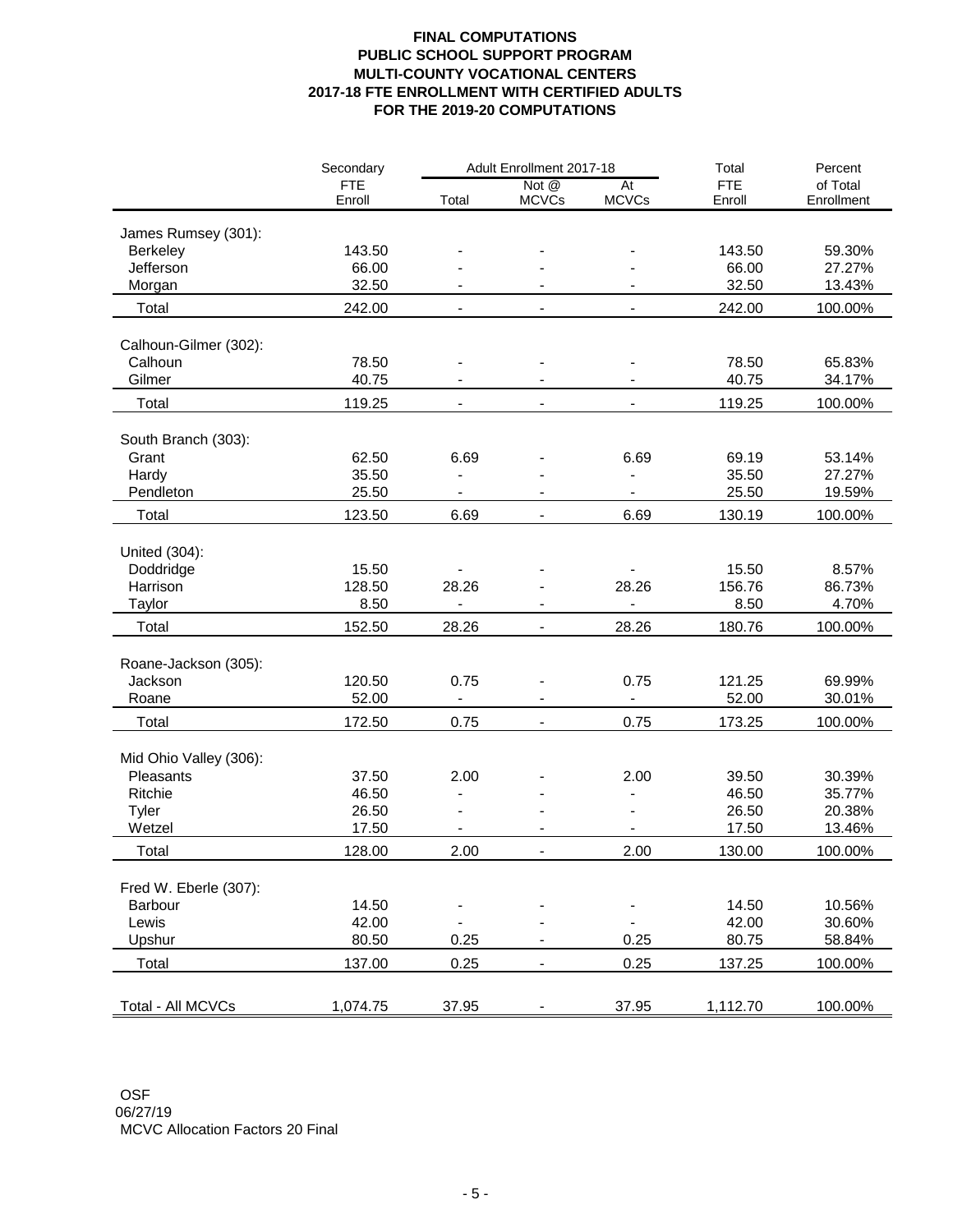# **PUBLIC SCHOOL SUPPORT PROGRAM MULTI-COUNTY VOCATIONAL CENTERS 2018-19 ENROLLMENT - FTE BASIS FOR THE 2019-20 COMPUTATIONS**

|                              |                          |                          |                          |                          | Minutes of Attendance    |                          |                              |                          |                 |
|------------------------------|--------------------------|--------------------------|--------------------------|--------------------------|--------------------------|--------------------------|------------------------------|--------------------------|-----------------|
|                              | 360<br>Min               | 315<br>Min               | 270<br>Min               | 225<br>Min               | 180<br>Min               | 135<br>Min               | 90<br>Min                    | 45<br>Min                | Total           |
|                              |                          |                          |                          |                          |                          |                          |                              |                          |                 |
| James Rumsey (301):          |                          |                          |                          |                          |                          |                          |                              |                          |                 |
| <b>Berkeley</b><br>Jefferson | 40.00<br>45.00           |                          |                          |                          |                          | 103.50<br>21.00          |                              |                          | 143.50<br>66.00 |
| Morgan                       | 16.00                    | $\overline{\phantom{a}}$ |                          |                          |                          | 16.50                    |                              | $\blacksquare$           | 32.50           |
|                              |                          |                          |                          |                          |                          |                          |                              |                          |                 |
| Total                        | 101.00                   | $\overline{\phantom{a}}$ |                          |                          | $\overline{\phantom{a}}$ | 141.00                   | $\overline{\phantom{a}}$     | $\overline{\phantom{a}}$ | 242.00          |
| Calhoun-Gilmer (302):        |                          |                          |                          |                          |                          |                          |                              |                          |                 |
| Calhoun                      | 42.00                    |                          |                          |                          | 26.50                    |                          |                              | 10.00                    | 78.50           |
| Gilmer                       | 13.00                    | $\overline{\phantom{a}}$ |                          |                          | 17.50                    |                          | $\overline{\phantom{a}}$     | 10.25                    | 40.75           |
| Total                        | 55.00                    | $\overline{\phantom{a}}$ |                          |                          | 44.00                    |                          | $\overline{\phantom{a}}$     | 20.25                    | 119.25          |
|                              |                          |                          |                          |                          |                          |                          | $\blacksquare$               |                          |                 |
| South Branch (303):          |                          |                          |                          |                          |                          |                          |                              |                          |                 |
| Grant                        | 19.00                    |                          |                          |                          | 34.00                    |                          |                              | 9.50                     | 62.50           |
| Hardy                        | 9.00                     |                          |                          |                          | 26.50                    |                          |                              |                          | 35.50           |
| Pendleton                    | 6.00                     | $\overline{\phantom{a}}$ |                          |                          | 19.50                    |                          | $\qquad \qquad \blacksquare$ |                          | 25.50           |
| Total                        | 34.00                    | $\overline{\phantom{a}}$ |                          |                          | 80.00                    |                          | $\overline{\phantom{a}}$     | 9.50                     | 123.50          |
|                              |                          |                          |                          |                          |                          |                          |                              |                          |                 |
| United (304):                |                          |                          |                          |                          |                          |                          |                              |                          |                 |
| Doddridge                    |                          |                          |                          |                          | 15.50                    |                          |                              |                          |                 |
| Harrison                     | 1.00                     |                          |                          |                          | 127.00                   |                          | $\overline{\phantom{0}}$     | 0.50                     | 128.50          |
| Taylor                       |                          |                          |                          |                          | 8.50                     |                          | $\overline{\phantom{a}}$     |                          | 8.50            |
| Total                        | 1.00                     | $\overline{\phantom{a}}$ |                          |                          | 151.00                   | $\overline{\phantom{a}}$ | $\overline{\phantom{a}}$     | 0.50                     | 152.50          |
| Roane-Jackson (305):         |                          |                          |                          |                          |                          |                          |                              |                          |                 |
| Jackson                      |                          |                          |                          |                          | 120.50                   |                          |                              | $\overline{\phantom{a}}$ | 120.50          |
| Roane                        |                          |                          |                          |                          | 52.00                    |                          |                              |                          | 52.00           |
| Total                        | $\blacksquare$           | $\blacksquare$           |                          | $\overline{\phantom{a}}$ | 172.50                   | $\blacksquare$           | $\blacksquare$               | $\blacksquare$           | 172.50          |
|                              |                          |                          |                          |                          |                          |                          |                              |                          |                 |
| Mid Ohio Valley (306):       |                          |                          |                          |                          |                          |                          |                              | $\overline{\phantom{a}}$ |                 |
| Pleasants                    | 1.00                     |                          |                          | 1.25                     | 32.50                    |                          |                              | 2.75                     | 37.50           |
| Ritchie                      | 10.00                    |                          |                          |                          | 36.50                    |                          |                              | $\overline{\phantom{a}}$ | 46.50           |
| <b>Tyler</b>                 | 2.00                     |                          |                          |                          | 24.50                    |                          |                              |                          | 26.50           |
| Wetzel                       | 2.00                     |                          |                          |                          | 15.50                    |                          |                              |                          | 17.50           |
| Total                        | 15.00                    | $\overline{\phantom{a}}$ | $\blacksquare$           | 1.25                     | 109.00                   | $\overline{\phantom{a}}$ | $\overline{\phantom{0}}$     | 2.75                     | 128.00          |
|                              |                          |                          |                          |                          |                          |                          |                              |                          |                 |
| Fred W. Eberle (307):        |                          |                          |                          |                          |                          |                          |                              | $\blacksquare$           |                 |
| Barbour                      |                          |                          |                          |                          | 14.50                    |                          |                              |                          | 14.50           |
| Lewis                        |                          |                          |                          |                          | 42.00                    |                          |                              |                          | 42.00           |
| Upshur                       |                          |                          |                          |                          | 80.50                    |                          |                              |                          | 80.50           |
| Total                        | $\overline{\phantom{0}}$ | $\blacksquare$           | $\overline{\phantom{a}}$ |                          | 137.00                   |                          | $\blacksquare$               | $\overline{\phantom{0}}$ | 137.00          |
|                              |                          |                          |                          |                          |                          |                          |                              |                          |                 |
| Total - All MCVCs            | 206.00                   |                          |                          | 1.25                     | 693.50                   | 141.00                   | $\blacksquare$               | 33.00                    | 1,074.75        |

OSF 06/27/19 MCVC Allocation Factors 20 Final